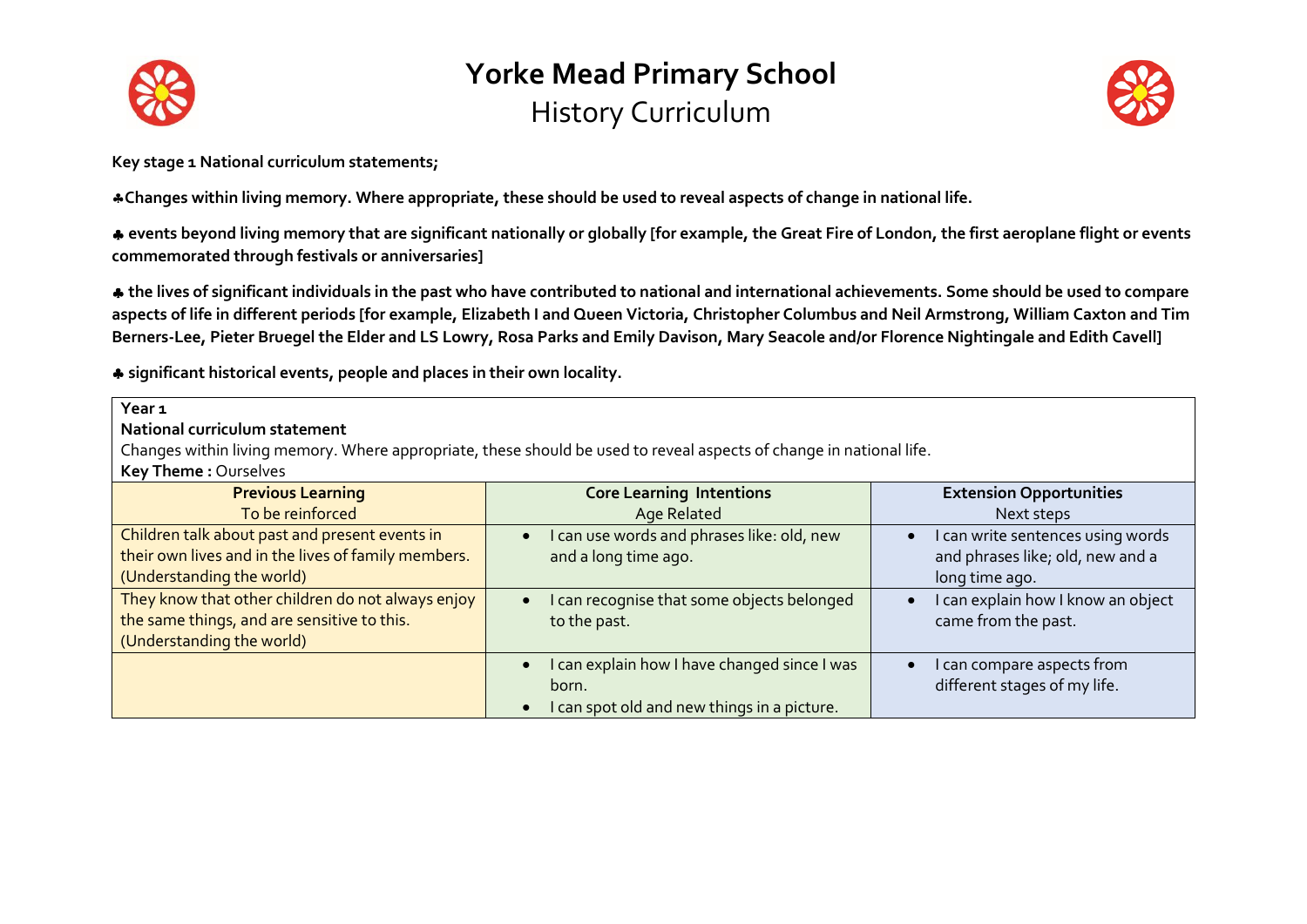



| Year <sub>1</sub><br>National curriculum statement<br>aspects of life in different periods                     | The lives of significant individuals in the past who have contributed to national and international achievements. Some should be used to compare |                                                                                    |
|----------------------------------------------------------------------------------------------------------------|--------------------------------------------------------------------------------------------------------------------------------------------------|------------------------------------------------------------------------------------|
| Key Theme: Florence Nightingale and Mary Seacole.                                                              |                                                                                                                                                  |                                                                                    |
| <b>Previous Learning</b><br>To be reinforced<br>They know about similarities and differences                   | <b>Core Learning Intentions</b><br>Age Related<br>I can explain how some people have helped<br>$\bullet$                                         | <b>Extension Opportunities</b><br>Next steps<br>I can explain and give examples of |
| between themselves and others, and among<br>families, communities and traditions.<br>(Understanding the world) | us to have better lives.                                                                                                                         | how people have helped us.                                                         |
|                                                                                                                | I can ask and answer questions about old<br>$\bullet$<br>and new objects.                                                                        | can explain how I know an object<br>is from the past.                              |

| Year <sub>1</sub>                                                                                                   |                                                          |                                     |
|---------------------------------------------------------------------------------------------------------------------|----------------------------------------------------------|-------------------------------------|
| <b>National Curriculum statement</b>                                                                                |                                                          |                                     |
| Changes within living memory. Where appropriate, these should be used to reveal aspects of change in national life. |                                                          |                                     |
| Key Theme: Toys from the past.                                                                                      |                                                          |                                     |
| <b>Previous Learning</b>                                                                                            | <b>Core Learning Intentions</b>                          | <b>Extension Opportunities</b>      |
| To be reinforced                                                                                                    | <b>Age Related</b>                                       | Next steps                          |
| They know about similarities and differences                                                                        | I can explain what an object from the past<br>$\bullet$  | I can compare objects from the      |
| between themselves and others, and among                                                                            | might have been used for.                                | past with similar objects from now. |
| families, communities and traditions.                                                                               |                                                          |                                     |
| (Understanding the world)                                                                                           |                                                          |                                     |
| They talk about features of their own immediate                                                                     | I can ask and answer questions about old<br>$\bullet$    |                                     |
| environment and how environments might vary                                                                         | and new objects.                                         |                                     |
| from one another. (Understanding the world)                                                                         |                                                          |                                     |
|                                                                                                                     | I can spot old and new things in a picture.<br>$\bullet$ | I can give explanations as to why   |
|                                                                                                                     |                                                          | things are old and new.             |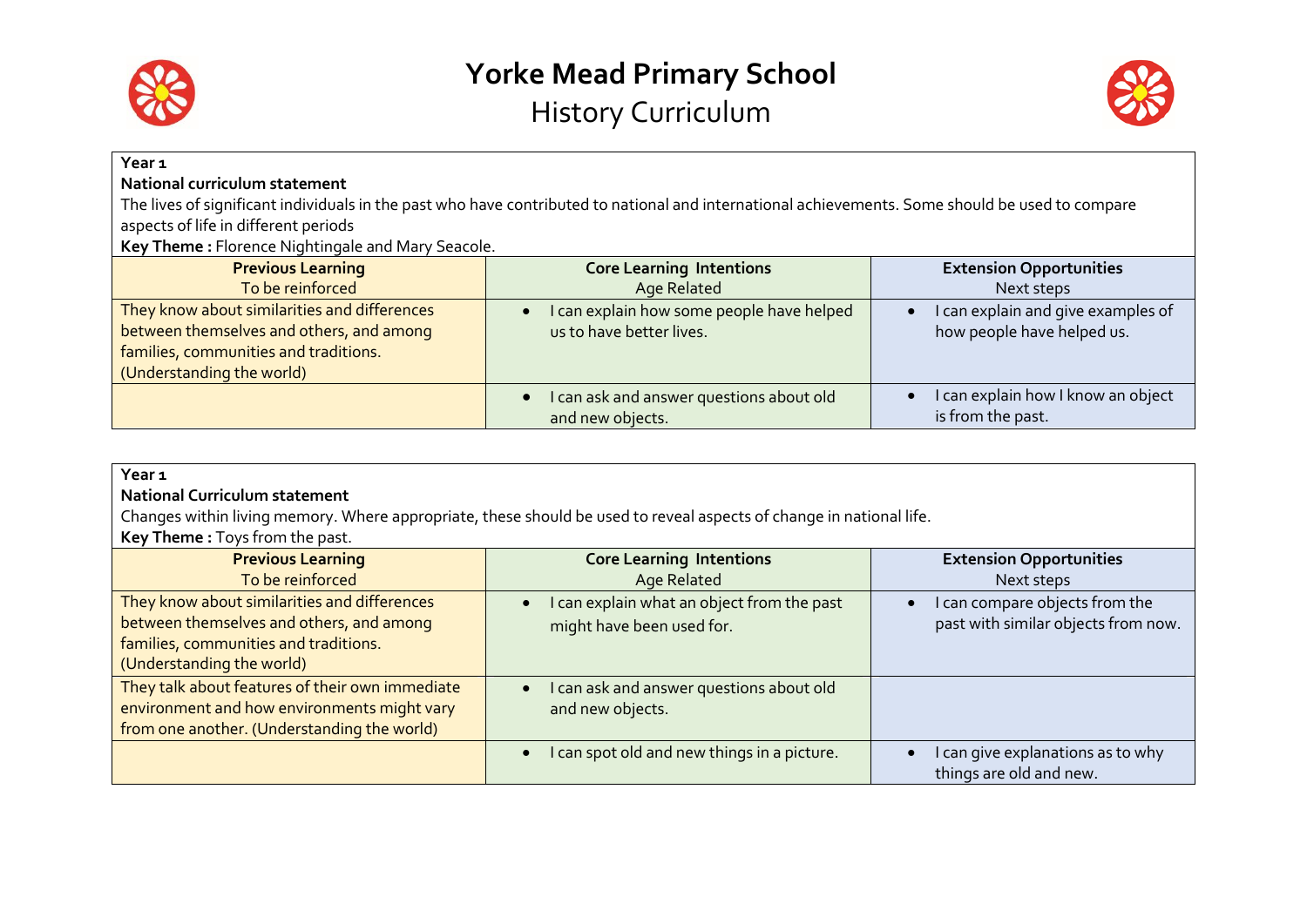



| Year 2                                                                          |                                                                                                                                                                 |                                                                                                               |
|---------------------------------------------------------------------------------|-----------------------------------------------------------------------------------------------------------------------------------------------------------------|---------------------------------------------------------------------------------------------------------------|
| <b>National curriculum statements</b>                                           |                                                                                                                                                                 |                                                                                                               |
| -Changes within living memory.                                                  |                                                                                                                                                                 |                                                                                                               |
| -Events beyond living memory that are significant nationally or globally.       |                                                                                                                                                                 |                                                                                                               |
| Key Theme: The Great Fire of London and qunpowder plot.                         |                                                                                                                                                                 |                                                                                                               |
| <b>Previous Learning</b>                                                        | <b>Core Learning Intentions</b>                                                                                                                                 | <b>Extension Opportunities</b>                                                                                |
| To be reinforced                                                                | Age Related                                                                                                                                                     | Next steps                                                                                                    |
| I can use words and phrases like; old, new<br>$\bullet$<br>and a long time ago. | I can use words and phrases like: before,<br>$\bullet$<br>after, past, present, then and now.                                                                   | I can use words and phrases like;<br>$\bullet$<br>before, after, past, present, then<br>and now in sentences. |
| I can explain how some people have<br>helped us to have better lives.           | I can recount the life of someone famous<br>$\bullet$<br>from Britain who lived in the past. I can<br>explain what they did earlier and what they<br>did later. | I can compare the lives of 2 people<br>$\bullet$<br>who lived in Britain in the past.                         |

| Year <sub>2</sub><br><b>National Curriculum</b><br>The lives of significant individuals in the past who have contributed to national and international achievements.<br>$\overline{\phantom{a}}$<br>Key Theme: Neil Armstrong/ Christopher Columbus / Nelson Mandela |                                                                                                                |                                                     |
|----------------------------------------------------------------------------------------------------------------------------------------------------------------------------------------------------------------------------------------------------------------------|----------------------------------------------------------------------------------------------------------------|-----------------------------------------------------|
| <b>Previous Learning</b><br>To be reinforced                                                                                                                                                                                                                         | <b>Core Learning Intentions</b><br>Age Related                                                                 | <b>Extension Opportunities</b><br>Next steps        |
| I can explain how some people have<br>helped us to have better lives.                                                                                                                                                                                                | can research the life of a famous person<br>$\bullet$<br>from the past using different sources of<br>evidence. | I can present my findings in any<br>particular way. |
| can ask and answer questions.                                                                                                                                                                                                                                        | can answer questions using books and the<br>$\bullet$<br>internet.                                             | I can teach my findings to a friend.                |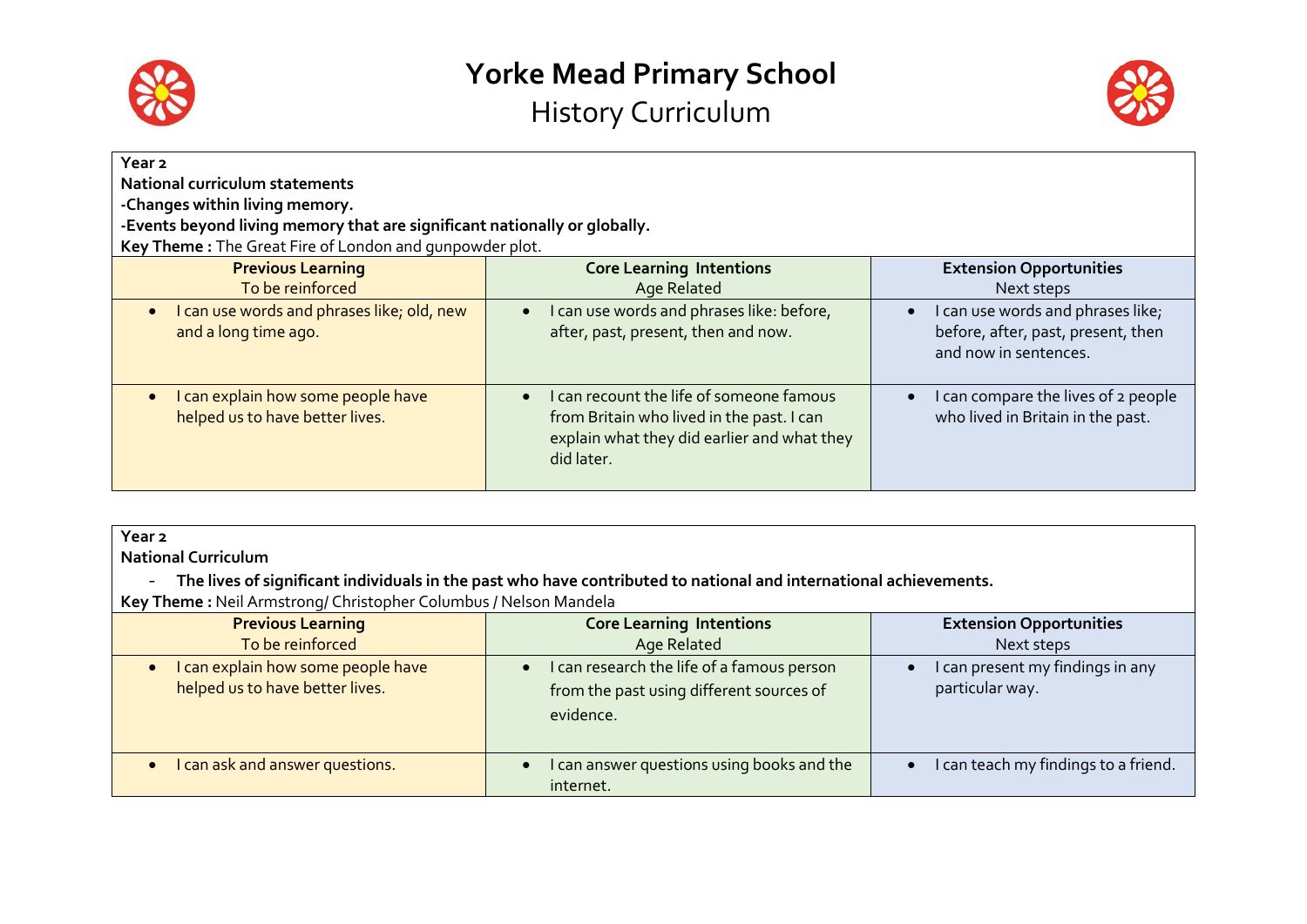



| Year <sub>2</sub><br><b>National Curriculum</b><br>-Changes within living memory.<br>Key Theme: changes in living memory |                                                                                     |                                                                                          |
|--------------------------------------------------------------------------------------------------------------------------|-------------------------------------------------------------------------------------|------------------------------------------------------------------------------------------|
| <b>Previous Learning</b><br>To be reinforced                                                                             | <b>Core Learning Intentions</b><br>Age Related                                      | <b>Extension Opportunities</b><br>Next steps                                             |
| I can explain how I have changed since I                                                                                 | I can give examples of things that were<br>$\bullet$                                | I can think about things which are                                                       |
| was born.                                                                                                                | different when my grandparents were<br>children.                                    | similar now.                                                                             |
| I can ask good questions.                                                                                                | I can find out things about the past by<br>$\bullet$<br>talking to an older person. | I can think about own experiences<br>and how they might have effected<br>someone's life. |

Key stage 2 National Curriculum statements;

\* changes in Britain from the Stone Age to the Iron Age Examples (non-statutory) This could include: \* late Neolithic hunter-gatherers and early farmers, for example, Skara Brae, Bronze Age religion, technology and travel, for example, Stonehenge, Iron Age hill forts: tribal kingdoms, farming, art and culture.

 **The Roman Empire and its impact on Britain** Examples (non-statutory) This could include: Julius Caesar's attempted invasion in 55-54 BC, the Roman Empire by AD 42 and the power of its army, successful invasion by Claudius and conquest, including Hadrian's Wall, British resistance, for example, Boudica, 'Romanisation' of Britain: sites such as Caerwent and the impact of technology, culture and beliefs, including early Christianity History.

 **Britain's settlement by Anglo-Saxons and Scots** Examples (non-statutory) This could include: Roman withdrawal from Britain in c. AD 410 and the fall of the western Roman Empire, Scots invasions from Ireland to north Britain (now Scotland), Anglo-Saxon invasions, settlements and kingdoms: place names and village life, Anglo-Saxon art and culture, Christian conversion – Canterbury, Iona and Lindisfarne.

T**he Viking and Anglo-Saxon struggle for the Kingdom of England to the time of Edward the Confessor** Examples (non-statutory) This could include: Viking raids and invasion, resistance by Alfred the Great and Athelstan, first king of England, further Viking invasions and Danegeld, Anglo-Saxon laws and justice, Edward the Confessor and his death in 1066.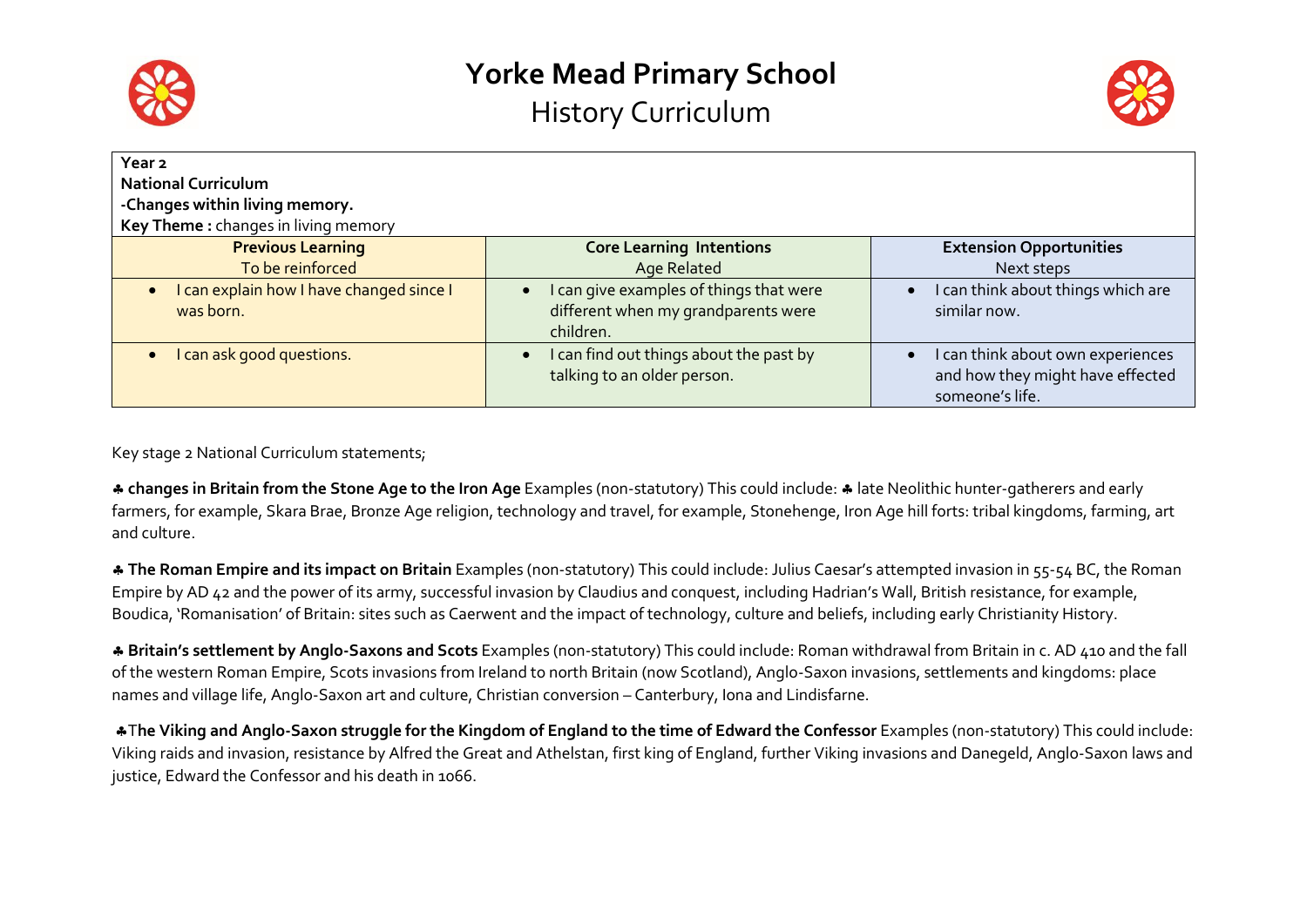



 **A local history study** Examples (non-statutory) a depth study linked to one of the British areas of study listed above. A study over time tracing how several aspects of national history are reflected in the locality (this can go beyond 1066). A study of an aspect of history or a site dating from a period beyond 1066 that is significant in the locality.

**A study of an aspect or theme in British history that extends pupils' chronological knowledge beyond 1066** Examples (non-statutory)  $\triangle$  The changing power of monarchs using case studies such as John, Anne and Victoria. Changes in an aspect of social history, such as crime and punishment from the Anglo-Saxons to the present or leisure and entertainment in the 20th Century. The legacy of Greek or Roman culture (art, architecture or literature) on later periods in British history, including the present day. A significant turning point in British history, for example, the first railways or the Battle of Britain

 **The achievements of the earliest civilizations – an overview of where and when the first civilizations appeared and a depth study of one of the following: Ancient Sumer; The Indus Valley; Ancient Egypt; The Shang Dynasty of Ancient China** 

**Ancient Greece – a study of Greek life and achievements and their influence on the western world** 

 **A non-European society that provides contrasts with British history – one study chosen from: early Islamic civilization, including a study of Baghdad c. AD 900; Mayan civilization c. AD 900; Benin (West Africa) c. AD 900-1300.**

| Year 3<br><b>National Curriculum</b><br>The Roman Empire and its impact on Britain<br>Key Theme: The Romans |                                                                   |                                                                               |
|-------------------------------------------------------------------------------------------------------------|-------------------------------------------------------------------|-------------------------------------------------------------------------------|
| <b>Previous Learning</b>                                                                                    | <b>Core Learning Intentions</b>                                   | <b>Extension Opportunities</b>                                                |
| To be reinforced                                                                                            | Age Related                                                       | Next steps                                                                    |
| I can use words and phrases like; before, after,                                                            | I can describe events from the past using dates                   | I can present my findings in a different way.                                 |
| past, present, then and now.                                                                                | when things happened.                                             |                                                                               |
| I can understand a timeline and gather                                                                      | I can use a timeline within a specific period of history          |                                                                               |
| information.                                                                                                | to set out the order that things may have happened.               |                                                                               |
|                                                                                                             | I can explain some of the times when Britain has<br>been invaded. | I can explain and give detailed examples of<br>when Britain has been invaded. |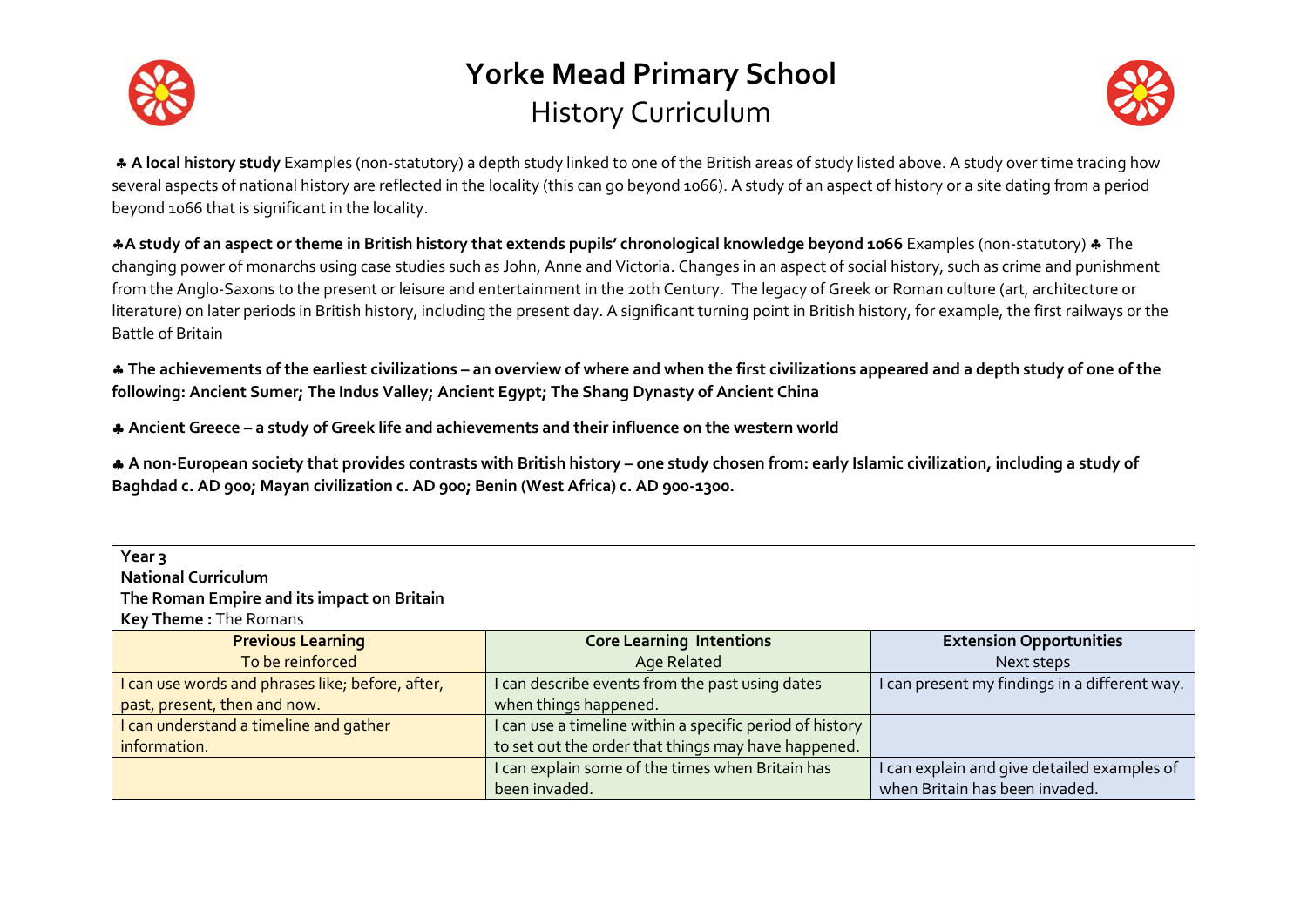



| Year 3-<br>Changes in Britain from the Stone Age to the Iron Age |                                                                                                                         |                                              |
|------------------------------------------------------------------|-------------------------------------------------------------------------------------------------------------------------|----------------------------------------------|
| Key Theme: Stone Age to iron age                                 |                                                                                                                         |                                              |
| <b>Previous Learning</b><br>To be reinforced                     | <b>Core Learning Intentions</b><br>Age Related                                                                          | <b>Extension Opportunities</b><br>Next steps |
| How to find specific research using<br>different sources.        | I can use research skills to find answers to<br>$\bullet$<br>specific historical questions.                             | I can present findings in different<br>ways. |
| How to find specific research using<br>different sources.        | I can research in order to find similarities<br>$\bullet$<br>and differences between two or more<br>periods of history. | I can explain my findings to others.         |

| Year 4<br>National curriculum- A study of an aspect or theme in British history that extends pupils' chronological knowledge beyond 1066.<br>Key Theme: Victorians - timeline, round to decades, difference between wealthy and poor, life of children, 2 different versions of an event. |                                                                                                                 |                                                                            |
|-------------------------------------------------------------------------------------------------------------------------------------------------------------------------------------------------------------------------------------------------------------------------------------------|-----------------------------------------------------------------------------------------------------------------|----------------------------------------------------------------------------|
| <b>Previous Learning</b><br>To be reinforced                                                                                                                                                                                                                                              | <b>Core Learning Intentions</b><br>Age Related                                                                  | <b>Extension Opportunities</b><br>Next steps                               |
| • I can use a timeline within a specific period<br>of history to set out the order that things<br>may have happened.                                                                                                                                                                      | . I can plot events on a timeline using centuries.                                                              | I can explain some events on a<br>timeline.                                |
| I can use my mathematical knowledge to<br>$\bullet$<br>work out how long ago events happened.                                                                                                                                                                                             | . I can use my mathematical skills to round up time<br>differences into centuries and decades.                  |                                                                            |
|                                                                                                                                                                                                                                                                                           | . I can explain how the lives of wealthy people were<br>different from the lives of poorer people.              | I can compare the lives of different<br>individuals.                       |
| I can research in order to find similarities<br>$\bullet$<br>and differences between two or more<br>periods of history.                                                                                                                                                                   | . I can explain how historic items and artefacts can<br>be used to help build up a picture of life in the past. | I can compare different historic<br>items and artifacts.                   |
|                                                                                                                                                                                                                                                                                           | . I can explain how an event from the past has<br>shaped our life today.                                        | I can think about what life would be<br>like without this event occurring. |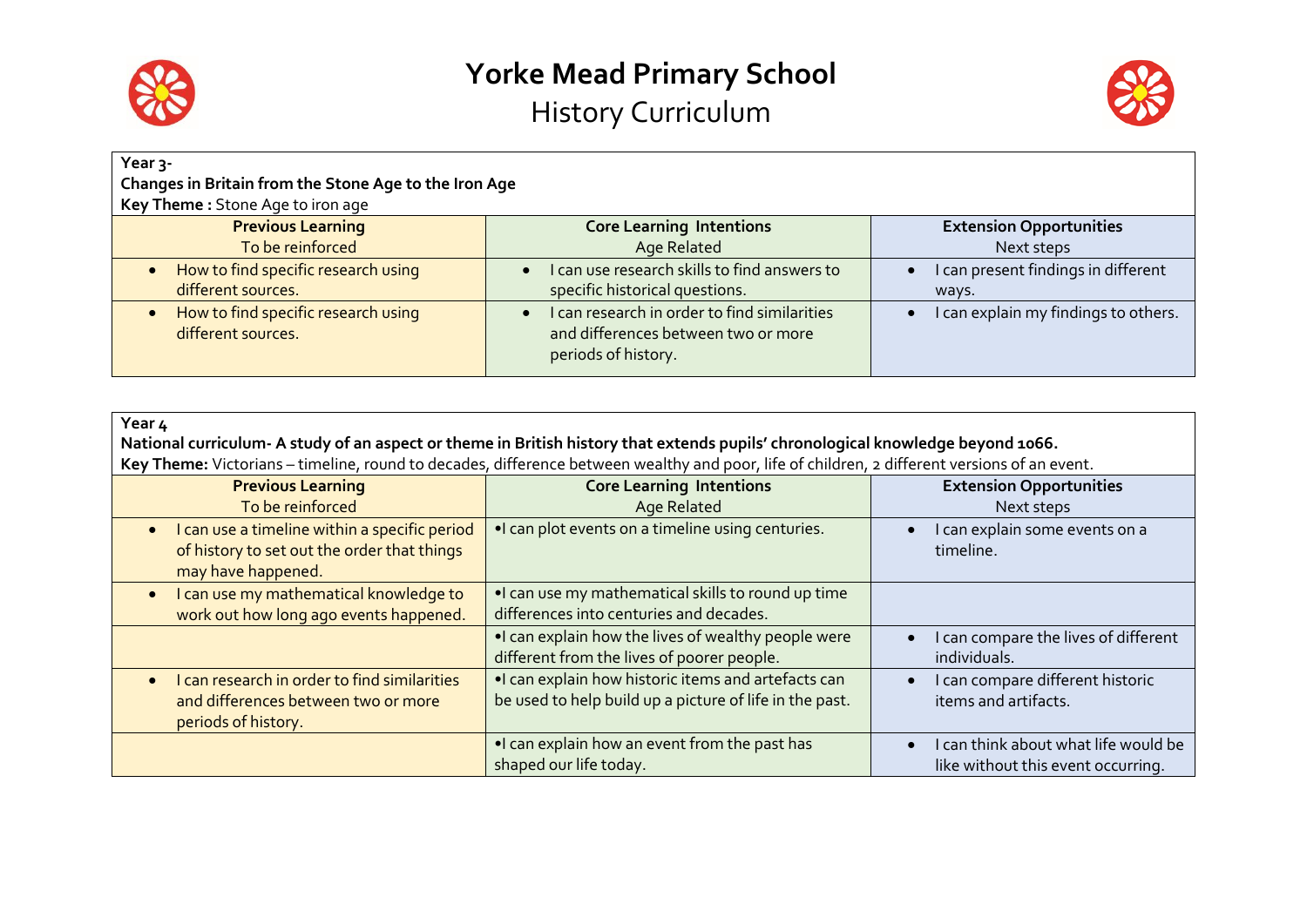



| I can research in order to find similarities<br>and differences between two or more<br>periods of history. | •I can research two versions of an event and explain<br>how they differ.                                                | I can evaluate each event. |
|------------------------------------------------------------------------------------------------------------|-------------------------------------------------------------------------------------------------------------------------|----------------------------|
|                                                                                                            | I can research what it was like for children in a given<br>period of history and present my findings to an<br>audience. |                            |

| Year 4                                                                                                                                           |                                                                                                                |                                                            |
|--------------------------------------------------------------------------------------------------------------------------------------------------|----------------------------------------------------------------------------------------------------------------|------------------------------------------------------------|
| National curriculum- The achievements of the earliest civilizations – an overview of where and when the first civilizations appeared and a depth |                                                                                                                |                                                            |
| study of one of the following: Ancient Egypt                                                                                                     |                                                                                                                |                                                            |
| Key Theme: Egyptians – historic artefacts, how Egyptians helped us, 2 different versions of an event?                                            |                                                                                                                |                                                            |
| <b>Previous Learning</b>                                                                                                                         | <b>Core Learning Intentions</b>                                                                                | <b>Extension Opportunities</b>                             |
| To be reinforced                                                                                                                                 | <b>Age Related</b>                                                                                             | Next steps                                                 |
| I can use a timeline within a specific period<br>$\bullet$<br>of history to set out the order that things<br>may have happened.                  | . I can plot events on a timeline using centuries.                                                             | I can add different events to my<br>timeline.              |
|                                                                                                                                                  | •I can explain how the lives of wealthy people were<br>different from the lives of poorer people.              | I can begin to think about the<br>impact on society today. |
| I can research in order to find similarities<br>$\bullet$<br>and differences between two or more<br>periods of history.                          | •I can explain how historic items and artefacts can<br>be used to help build up a picture of life in the past. | I can compare different historic<br>items and artefacts.   |
|                                                                                                                                                  | . I can explain how an event from the past has<br>shaped our life today.                                       | I can analyse an event from the<br>past.                   |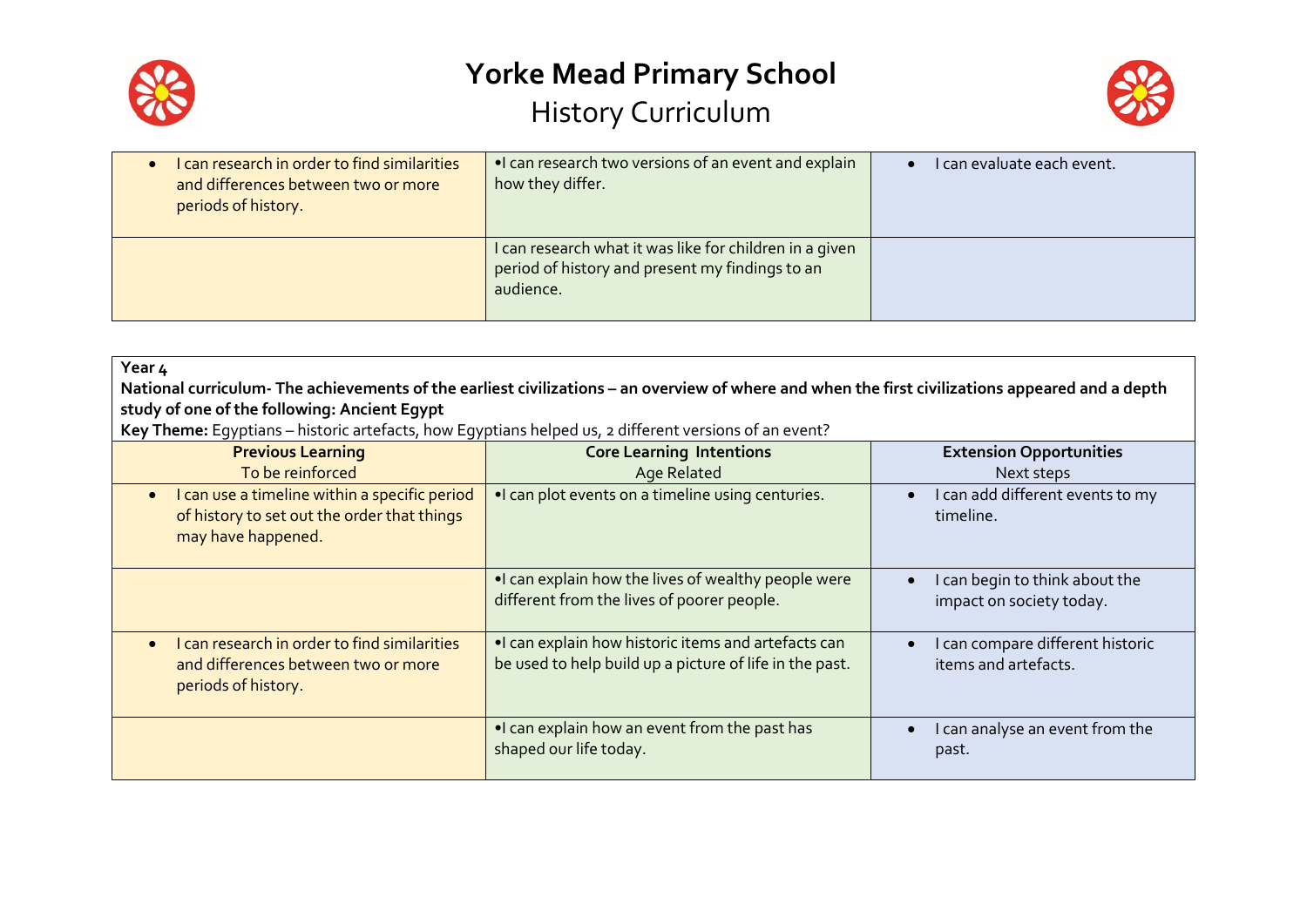



| Year <sub>5</sub><br>National curriculum- A study of a significant event<br>Key Theme: WW1 |                                                                     |                                                                                    |
|--------------------------------------------------------------------------------------------|---------------------------------------------------------------------|------------------------------------------------------------------------------------|
| <b>Previous Learning</b>                                                                   | <b>Core Learning Intentions</b>                                     | <b>Extension Opportunities</b>                                                     |
| To be reinforced                                                                           | <b>Age Related</b>                                                  | Next steps                                                                         |
| I can plot events on a timeline using<br>centuries.                                        | I can draw a timeline showing different<br>historical periods.      |                                                                                    |
|                                                                                            | I can explain how our lives have changed<br>$\bullet$<br>over time. | can explain in detail and make<br>links and comparisons to issues<br>today.        |
| I can talk about an event from the past.                                                   | I have knowledge and understanding of an<br>event in the past.      | can evaluate and assess the<br>reason, impact and significance of<br>events.       |
|                                                                                            | I can identify and explain propaganda.                              | I can demonstrate understanding<br>by giving examples of propaganda<br>used today. |

| Year 5                                                  |                                                                                                                          |                                |
|---------------------------------------------------------|--------------------------------------------------------------------------------------------------------------------------|--------------------------------|
|                                                         | National curriculum- The Viking and Anglo-Saxon struggle for the Kingdom of England to the time of Edward the Confessor. |                                |
| <b>Key Theme:</b> Vikings and Saxons                    |                                                                                                                          |                                |
| <b>Previous Learning</b>                                | <b>Core Learning Intentions</b>                                                                                          | <b>Extension Opportunities</b> |
| To be reinforced                                        | Age Related                                                                                                              | Next steps                     |
| Understand the use of a timeline and what               | Use chronological knowledge and                                                                                          |                                |
| i ta Canana a stight anns an ann an aith an Chanana. Is | والمستورث والمتمام وتستنقص والمتعارف والمستمر والمستقطع والمستنبذ المستنب                                                |                                |

| information we can gather from it. | understanding to relate events, people and<br>changes to an increasingly complex<br>chronological framework. |                                                                                      |
|------------------------------------|--------------------------------------------------------------------------------------------------------------|--------------------------------------------------------------------------------------|
|                                    | Begin to identify trends and compare and<br>contrast across periods.                                         | Explain trends and compare and<br>contrast in detail 2 different periods<br>of time. |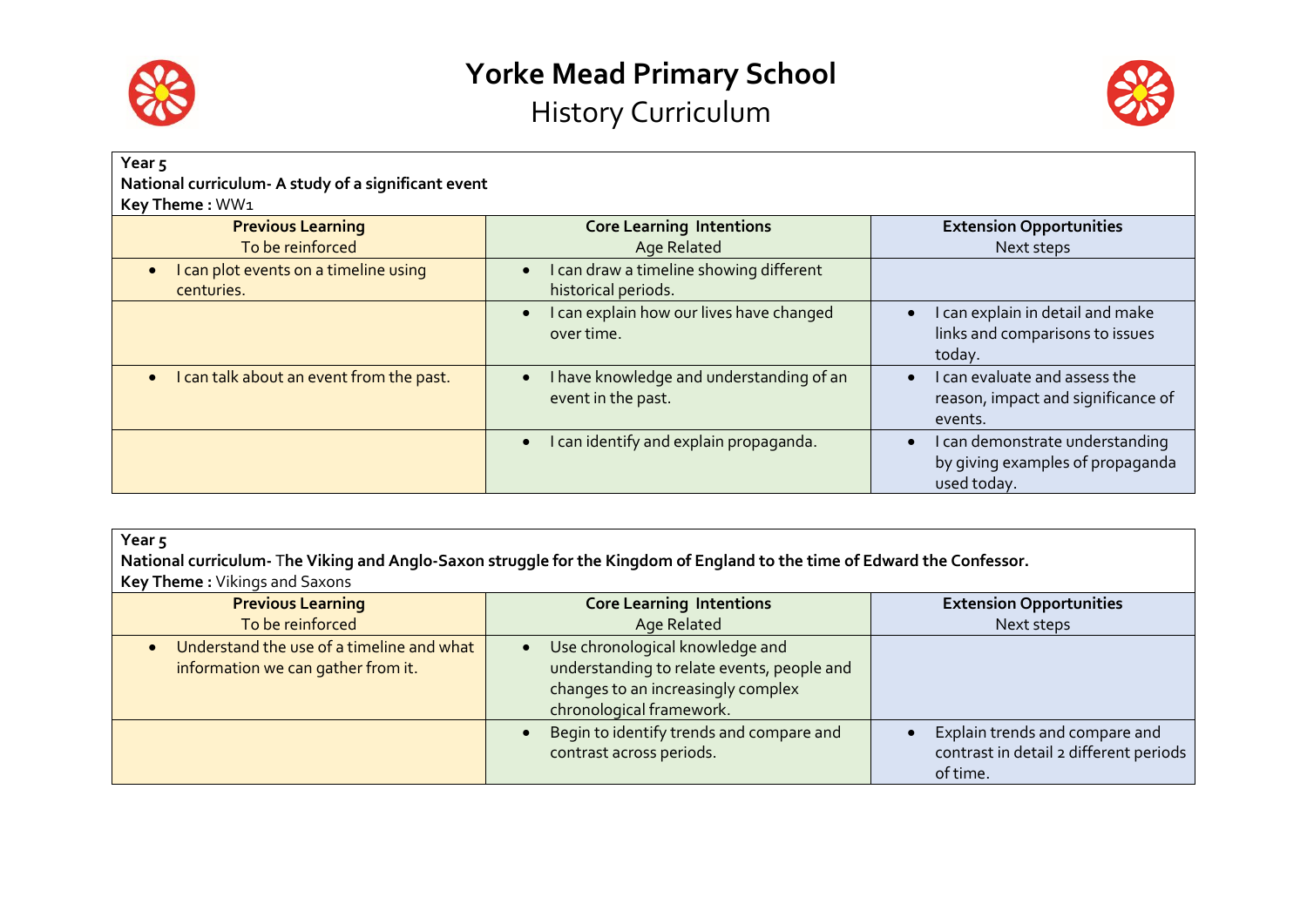



| I can talk about a historical event. | I can compare two or more historical     | Confidently compare and contrast |
|--------------------------------------|------------------------------------------|----------------------------------|
|                                      | periods, explaining things which changed | 2 historical periods.            |
|                                      | and things which stayed the same.        |                                  |

| Year <sub>5</sub>                                                     |                                                                                                                                        |                                                                                   |
|-----------------------------------------------------------------------|----------------------------------------------------------------------------------------------------------------------------------------|-----------------------------------------------------------------------------------|
| Key Theme: Ancient Greece                                             | National curriculum - Ancient Greece - a study of Greek life and achievements and their influence on the western world                 |                                                                                   |
| <b>Previous Learning</b><br>To be reinforced                          | <b>Core Learning Intentions</b><br>Age Related                                                                                         | <b>Extension Opportunities</b><br>Next steps                                      |
| Ensure they know where the UK and<br>$\bullet$<br>Greece in on a map. | can test out a hypothesis in order to<br>$\bullet$<br>answer questions.                                                                | I can evaluate my findings.                                                       |
| Need to have a basic knowledge of justice<br>system.                  | can explain how Parliament affects<br>$\bullet$<br>decision making in England.                                                         | I can compare and explain my<br>findings from the justice system<br>then and now. |
| I can understand and read a timeline.                                 | can draw a timeline with different historical<br>$\bullet$<br>periods showing key historical events or<br>lives of significant people. |                                                                                   |

| Year 6<br>National curriculum- A non-European society that provides contrasts with British history -; Mayan civilization c. AD 900<br><b>Key Theme: Mayans</b> |                                                                                                            |                                |
|----------------------------------------------------------------------------------------------------------------------------------------------------------------|------------------------------------------------------------------------------------------------------------|--------------------------------|
| <b>Previous Learning</b>                                                                                                                                       | <b>Core Learning Intentions</b>                                                                            | <b>Extension Opportunities</b> |
| To be reinforced                                                                                                                                               | Age Related                                                                                                | Next steps                     |
| I can research specific questions.                                                                                                                             | I can research and show where the Mayan's<br>$\bullet$<br>lived and label their major cities               |                                |
| I can draw and understand a timeline.                                                                                                                          | I can research facts about the Maya<br>$\bullet$<br>civilisation to create a timeline of their<br>history. |                                |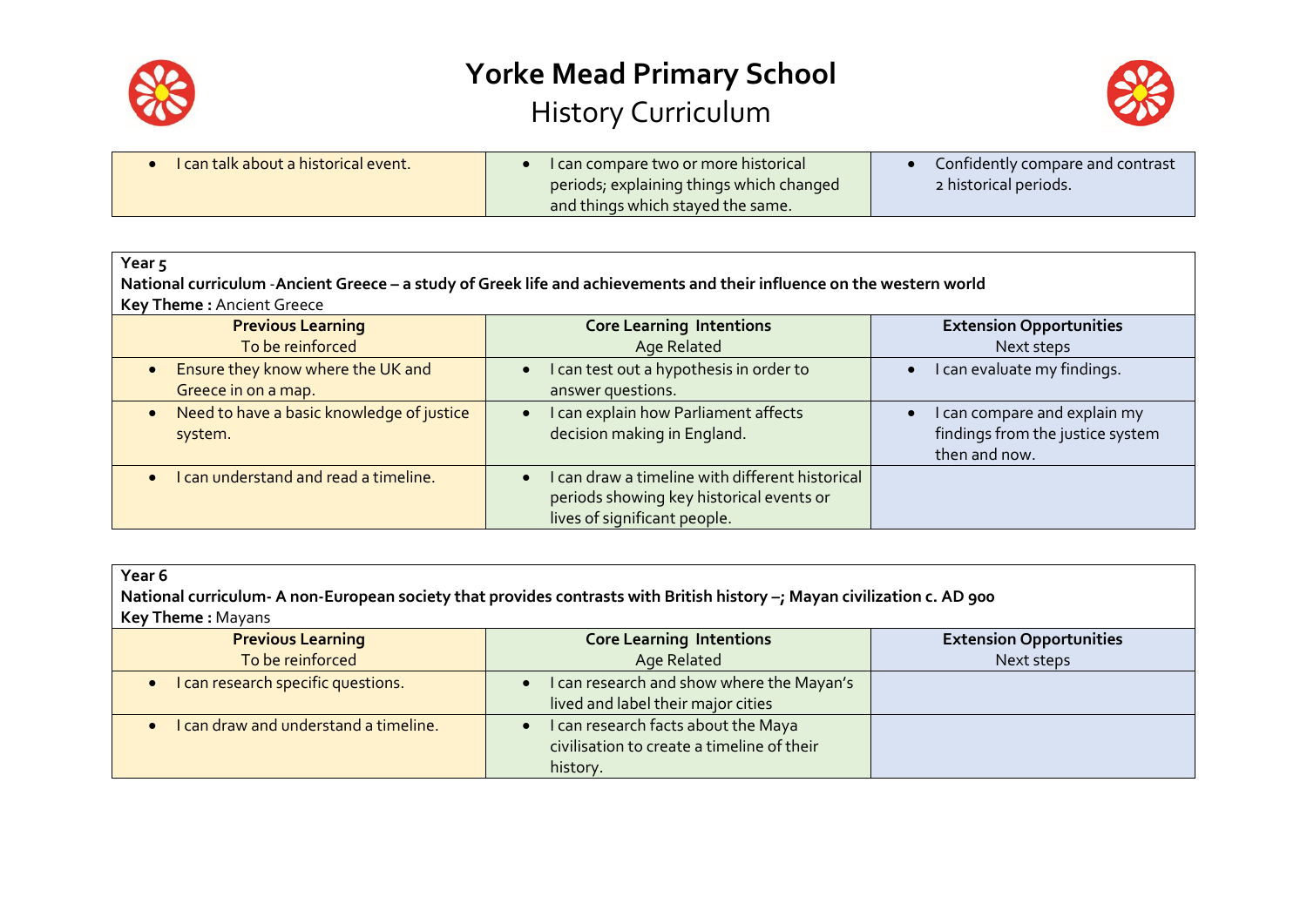



| To discover what the Ancient Maya believe<br>In.                                  | Begin to think about any<br>similarities/ differences to our way<br>of life now. |
|-----------------------------------------------------------------------------------|----------------------------------------------------------------------------------|
| I can describe features of different ways of<br>life from periods I have studied. | I can present my findings.                                                       |

| Year <sub>6</sub>                        |                                                                                                                                |                                |
|------------------------------------------|--------------------------------------------------------------------------------------------------------------------------------|--------------------------------|
|                                          | National Curriculum- A study of an aspect or theme in British history that extends pupils' chronological knowledge beyond 1066 |                                |
| Key Theme: Kings and Queens of Britain   |                                                                                                                                |                                |
| <b>Previous Learning</b>                 | <b>Core Learning Intentions</b>                                                                                                | <b>Extension Opportunities</b> |
| To be reinforced                         | Age Related                                                                                                                    | Next steps                     |
| To understand and use a timeline.        | Timeline ordering of kings and queens.                                                                                         |                                |
| To learn about the life of a significant | I can compare the lives of significant                                                                                         | I can explain how these people |
| individual.                              | individuals.                                                                                                                   | affected our lives now.        |
| I can describe a key event.              | I can describe a key event from Britain's past                                                                                 | I can present my findings.     |
|                                          | using a range of evidence from different                                                                                       |                                |
|                                          | sources.                                                                                                                       |                                |

| Year 6                                                                                                                         |  |
|--------------------------------------------------------------------------------------------------------------------------------|--|
| National Curriculum- A study of an aspect or theme in British history that extends pupils' chronological knowledge beyond 1066 |  |
| <b>Key Theme: The Tudors</b>                                                                                                   |  |
|                                                                                                                                |  |

| <b>Previous Learning</b><br>To be reinforced | <b>Core Learning Intentions</b><br>Age Related                                                             | <b>Extension Opportunities</b><br>Next steps |
|----------------------------------------------|------------------------------------------------------------------------------------------------------------|----------------------------------------------|
| • I can describe a key event.                | I can describe a key event from Britain's past<br>using a range of evidence from different<br>sources.     | I can evaluate the event.                    |
| I can describe a key event in history.       | can identify and explain differences,<br>similarities and changes between different<br>periods of history. |                                              |